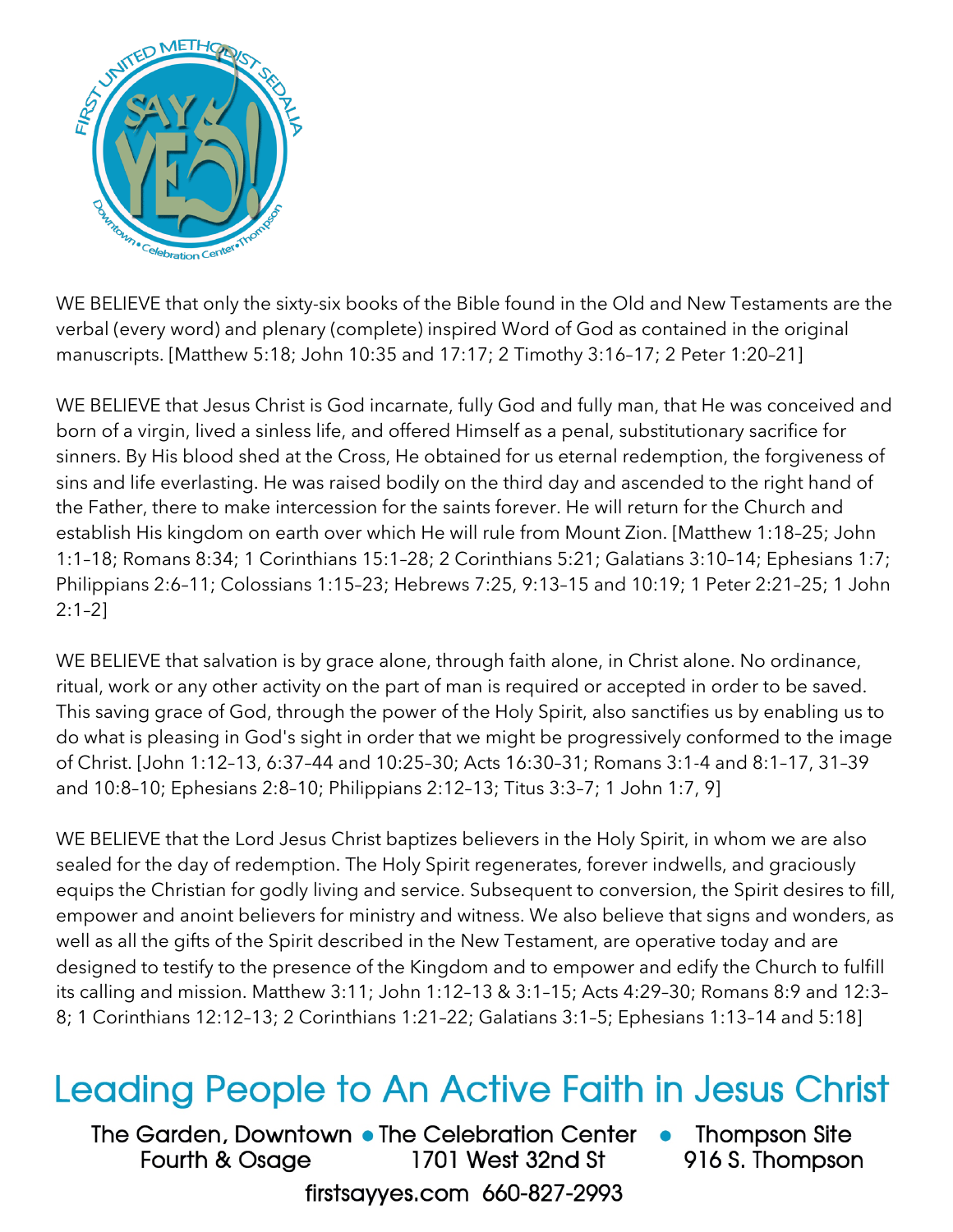

WE BELIEVE that the one true God exists eternally in three persons—Father, Son and Holy Spirit and that these, being one God, are equal in deity, power and glory. We believe that God not only created the world but also now upholds, sustains, governs and providentially directs all that exists and that He will bring all things to their proper consummation in Christ Jesus to the glory of His name. [Psalm 104:1-35 and 139:1-24; Matthew 10:29–31 and 28:19; Acts 17:24–28; 2 Corinthians 13:14; Ephesians 1:9–12 and 4:4–6; Colossians 1:16–17; Hebrews 1:1–3; Revelation 1:4–6]

WE BELIEVE when a believer dies they pass immediately into the blessed presence of Christ, there to enjoy conscious fellowship with the Savior until the day of the resurrection and the glorious transformation of their body. Then they will forever dwell in blissful fellowship with God, the Father, the Son and Holy Spirit. We also believe God does not send anyone to hell, but persons end up there by choice of rejecting the God who saves us from it. [Matthew 25:46; Luke 16:19–31; John 5:25–29; 1 Corinthians 15:35–58; 2 Corinthians 5:1–10; Philippians 1:19–26 and 3:20–21; 2 Thessalonians 1:5–10; Revelation 20:11–15 and 21:1–22:15]

WE BELIEVE that water baptism and the Lord's Supper are the two ordinances of the Church to be observed until the time of Christ's return. They are not a means of salvation, but are channels of God's sanctifying grace and blessing to the faithful in Christ Jesus. [Matthew 26:26–29 and 28:19; Romans 6:3–11; 1 Corinthians 11:23–34; 1 Peter 3:21]

WE BELIEVE in the literal Second Coming of Christ at the end of the age when He will return to Earth personally and visibly to consummate His Kingdom. [Psalms 2:7–9 and 22:27–28; John 14:12 and 17:20–26; Romans 11:25–32; 1 Corinthians 15:20–28, 50–58; Ephesians 4:11–16; Philippians 3:20–21; 1 Thessalonians 4:13–5:11; 2 Thessalonians 1:3–12; Revelation 7:9–14]

WE BELIEVE that Adam was originally created in the image of God, righteous and without sin. In consequence of his disobedience, Adam's posterity are born subject to both imputed and inherent sin, and are therefore by nature and choice the children of wrath, justly condemned in the sight of God, wholly unable to save themselves or to contribute in any way to their acceptance with God. [Genesis 1:1–3:24; Psalm 51:5; Isaiah 53:5; Romans 3:9–18 and 5:12–21; Ephesians 2:1–3]

## Leading People to An Active Faith in Jesus Christ

The Garden, Downtown • The Celebration Center Fourth & Osage 1701 West 32nd St firstsayyes.com 660-827-2993

• Thompson Site 916 S. Thompson